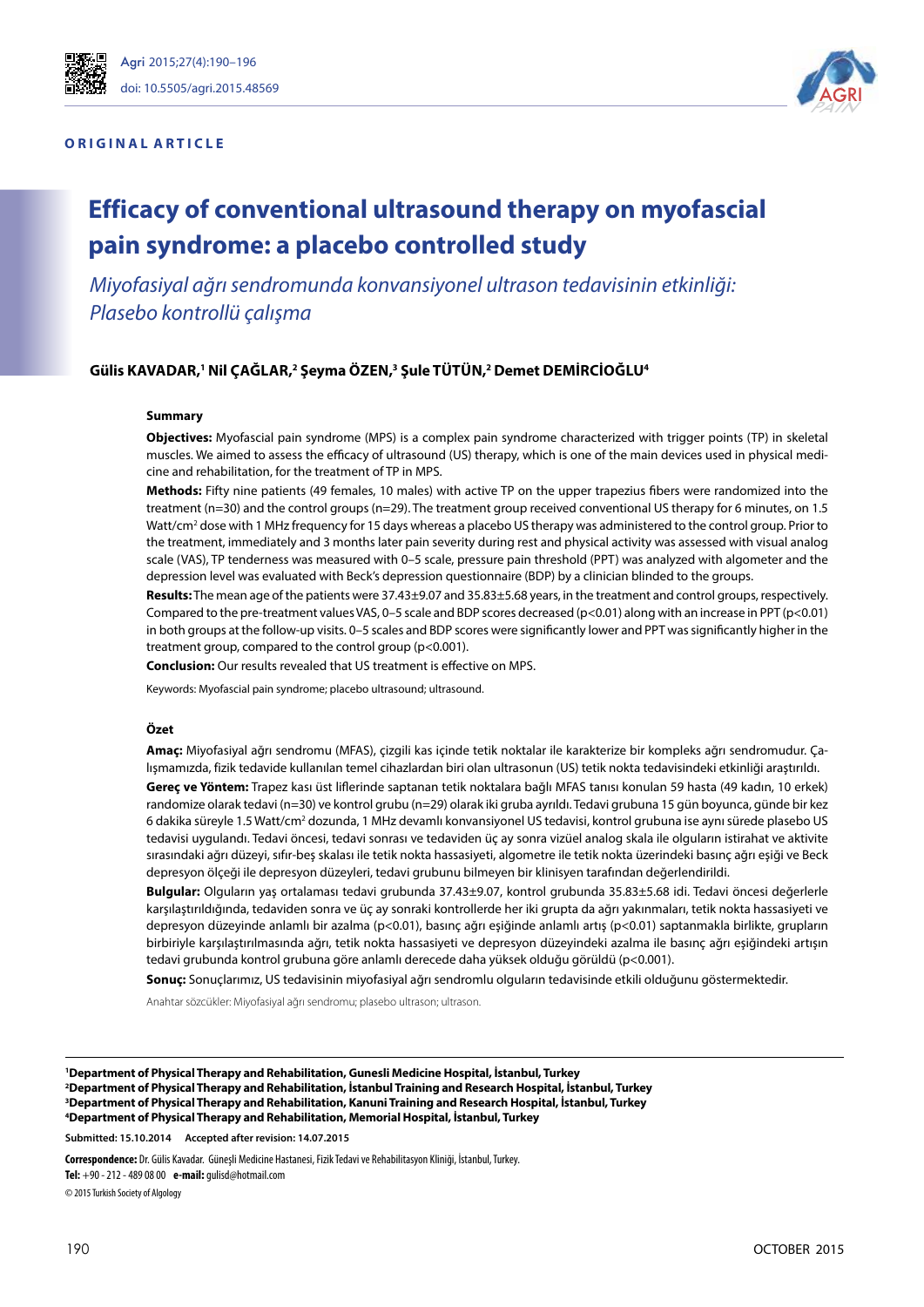# **Introduction**

Myofascial pain syndrome (MPS) is a syndrome characterized with pain and accompanying muscle spasm, refferred pain patterns, stiffness, restricted range of motion caused by trigger points on constricted fibers of muscles and/or fasciae.<sup>[1,2]</sup> MPS is the most common reason of back pain, shoulder pain, tension type headache and regional pains such as facial pain.[2] There is variation in the methodology for diagnosis of trigger points and a dearth of theory to explain how they arise and why they produce specific patterns of referred pain.[3] Although mechanical, nociceptive and genetic pathologies and primary muscle dysfunctions are suggested to play a role in the pathogenesis of MPS, the exact mechanisms have not been elucidated yet. $[4-6]$  The main goal of MPS treatment is to break down the vicious circle of "spasm-painspasm" and release of trigger points. Various physical therapy modalities such as trigger point injection, stretching-spray technique or ultrasound (US), heat packs and TENS are used for the treatment of MPS. These modalities inactivate the trigger point with their thermal and/or mechanical effects.<sup>[7]</sup>

US is one of the most commonly used therapies for the treatment of MPS. Generation of heat is the most important and best-known effect of US. The thermogenic effect of US results in a transient increase in the flexibility of dense collagenous structures such as tendons, ligaments and joint capsules, which consequently decreases the stiffness of the joint, pain and accompanying muscle spasm and increases the blood flow temporarily.<sup>[8]</sup> Besides, non-thermal effects are known to yield physiological effects and segmental analgesia. Reduction in muscular hyperalgia may be followed by decreased nociceptive input to the central nervous system and, as a consequence, central and peripheral sensitization are decreased.[9]

The purpose of this study was to assess the efficacy of US therapy, which is one of the main devices used in physical rehabilitation, for the treatment of trigger points.

# **Materials and Methods**

The study has been told to 140 patients younger than 50 years of age complaining of neck and/or back pain for a duration of shorter than 6 weeks, with palpable stiff fibers and active trigger points on the upper part of unilateral trapezius muscle. The diagnostic criteria of Travell and Simons were used for the diagnosis of MPS (Table 1).<sup>[7]</sup>

Patients with degenerative disorders, cervical disc hernia and fibromyalgia that might cause pain were excluded along with MPS patients who received any therapy within the previous 6 months. In addition, heavy workers, patients who were doing regular physical exercises, who had any systemic diseases, who had undergone neck or shoulder surgery and had any contraindication for US therapy were also excluded.

To evaluate the effectiveness of ultrasound monotherapy over miyofascial trigger points, the patients have been told that this was a research study and that in addition to thermal effect of ultrasound, massage effect could also be useful. Seventy two patients who accepted to be volunteers were included in the study.

## **Table 1.** MPS diagnostic criteria

## Major criteria

- 1. A patient's regional pain complaint;
- 2. Palpation of a trigger point elicits a stereotypic zone of referred pain specific to that muscle;
- 3. Identification of a palpable taut band;
- 4. As well as a palpable, and exquisitely tender spot along the length of that taut band;
- 5. Some degree of restricted range of motion of the involved muscle

#### Minor criteria

- 1. Palpation of a trigger point should reproduce the clinical pain complaint;
- 2. A local twitch response may be elicited by transverse snapping or needling of the trigger point;
- 3. The alleviation of pain by trigger point inactivation
- MPS: Myofascial pain syndrome. All of the five major criteria and at least one of the minor criteria are necessary for the diagnosis of MPS.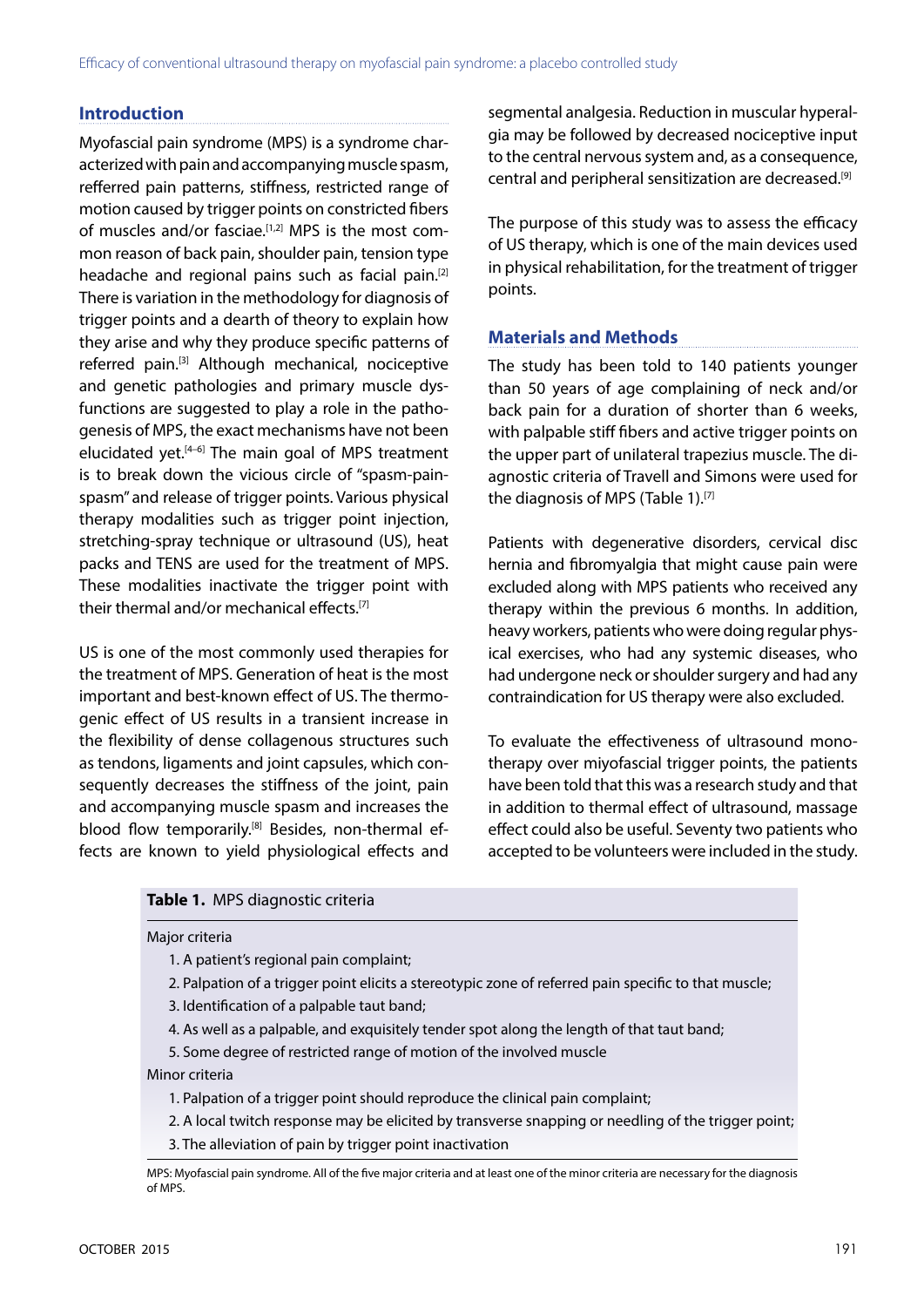

Informed consent of the patients was obtained prior to the enrollment. The study protocol has been approved by the Hospital's Ethics Committee.

The patients were randomized with opaque sealed envelope technique into the US treatment and the control groups. The US therapy (C-Soundmaster GU001) was applied onto the trigger points with circular motions, each of which was completed in 1-2 seconds, with a US probe that had a 5  $cm<sup>2</sup>$  surface area. The continuous conventional US therapy was administered for 6 minutes every day, for a total of 15 sessions with a dose of 1.5 Watt/cm<sup>2</sup> and 1 MHz frequency. The same protocol was applied to the control group by the same clinician while the US device was turned off.

Patients were evaluated by a physician blinded to the groups, prior to the treatment, and immediately and 3 months after the treatment. The patients did not receive any analgesic medication except paracetamol as needed during the study period. The patients were seen at the outpatient clinic regularly, except the evaluations, and the subjects whose symptoms did not reduce with paracetamol and who needed other therapies were excluded from the study.

Six patients from the treatment group and 7 patients from the placebo group could not complete the study period. The study has been completed with 59 patients; 30 patients in the treatment group and 29 patients in the control group (Figure 1).

The pain severity during rest and physical activity was assessed with a visual analog scale (VAS), trigger point tenderness was measured with a scale of 0–5, pressure pain threshold over the trigger points was analyzed with an algometer and level of depression was evaluated with Beck's depression questionnaire (BDQ).

VAS assessment was done with numbers from "0" to "10", placed on a 10 cm line. The patients were explained that "0" meant there was no pain, "5" moderate pain and "10" unbearable pain, and asked to mark the appropriate score on the line for their own pain during rest and physical activity.<sup>[10]</sup>

A scale of 0–5, which is used in the measurement of

localized pain such as trigger point, was administered as follows: 0: no pain, 1: pain with profound palpation, 2: pain during superficial palpation, 3: painful fascial expressions with palpation, 4: startle response with palpation, 5: avoidance reflex with palpation.<sup>[11]</sup>

The level of pressure at the time when patients felt pain was recorded with an algometer device in terms of kg/cm². The measurements were performed 3 times with the intervals of 60 seconds and the mean value was recorded as pressure pain threshold.<sup>[12]</sup>

The BDQ form, which has been validated by Tegin et al. was used in this study.[13]

Statistical Package for Social Sciences (SPSS) for Windows program was used for analyzing the results. In addition to the descriptive statistical methods (mean, standard deviation), Student's t-test was used for the comparison of normally distributed variables, whereas non-normally distributed variables were compared with Mann-Whitney U test. The efficacy of US treatment in each group was assessed with paired t-test, Wilcoxon Rank test and Fisher exact test. Qualitative variables of the groups were compared with chi-square test. Statistical significance level was set as p<0.05.

# **Results**

Of the 59 patients included, 49 were females (83.05%) and 10 were males (16.9%). The mean age of the patients were  $37.43\pm9.07$  and  $35.83\pm5.68$  years in the treatment and control groups, respectively. Of women 61.22% (30) were housewifes, 28.57% (14) were desk workers, 10.20% (5) were medical personnels. Of men 70% (7) were desk workers, 20% (2) were unemployed, 10% (1) was tradesman.

No statistically significant difference was detected between the two groups in terms of sex, age, body mass index (BMI) and the duration of pain (p>0.05) (Table 2).

Furthermore, the pre-treatment VAS during rest and physical activity, 0–5 scale, algometer findings and BDQ values were similar between the two groups (p>0.05) (Table 3).

Compared to the pre-treatment values pain severity, trigger point tenderness and level of depression de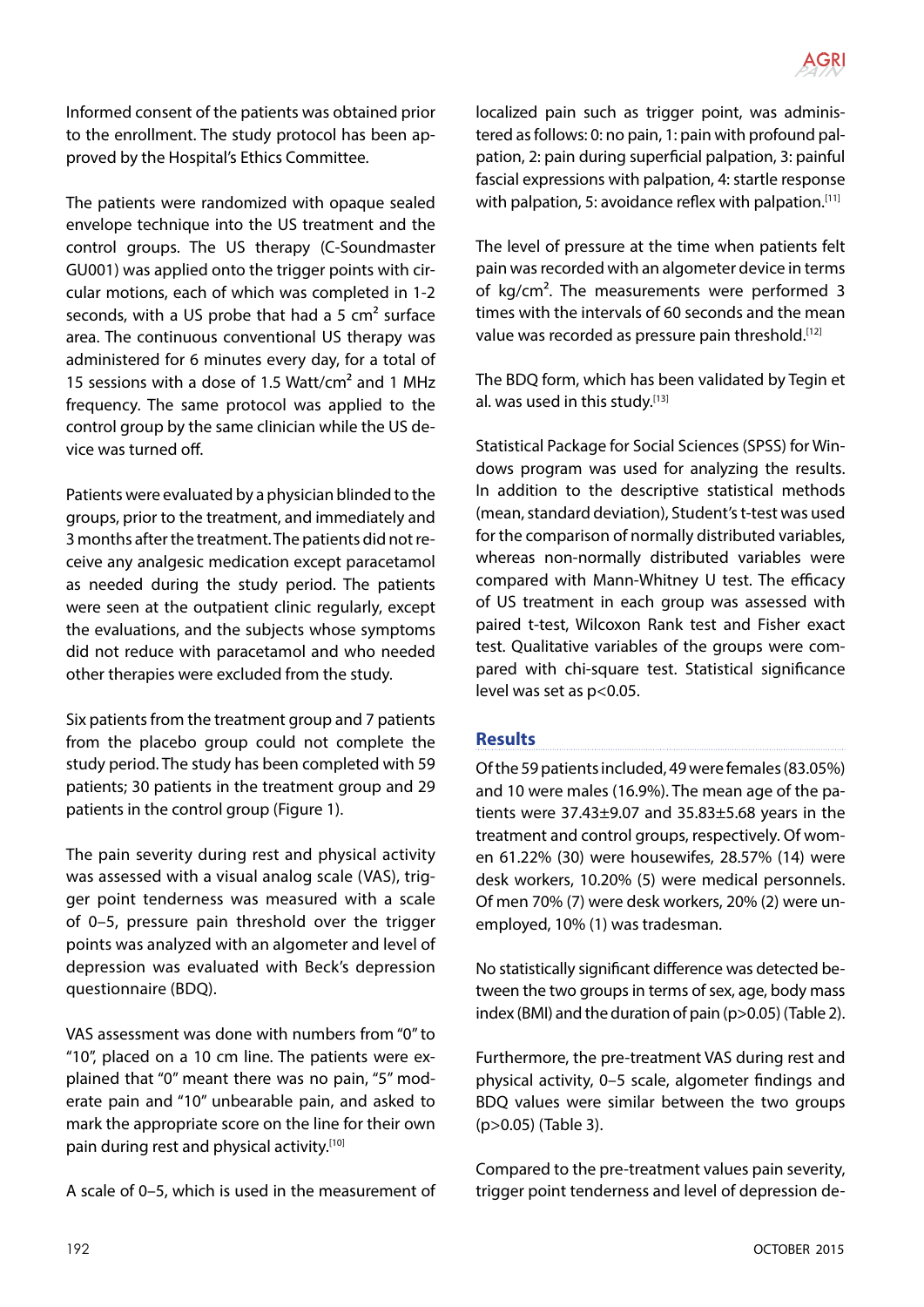Efficacy of conventional ultrasound therapy on myofascial pain syndrome: a placebo controlled study



**Figure 1.** Flow diagram of enrollment.

creased (p<0.01) along with an increase in pressure pain threshold (p<0.01) in both groups at follow-up visits right after and 3 months after the treatment. However, VAS during rest and physical activity and 0–5 scale values were significantly higher, and pressure pain threshold was significantly lower in the placebo group, compared to the treatment group at follow-up visits immediately and 3 months after the treatment (p<0.001) (Table 3).

## **Discussion**

This study demonstrated that US therapy, which is one of the main devices used in MPS treatment, has a significant impact on recovery.

In similar placebo-controlled studies which evaluated the efficacy of US for the treatment of MPS, Pillay et al.<sup>[14]</sup> and Ilter et al.<sup>[15]</sup> demonstrated that both treatment forms of US, pulsed or continous, is superior to placebo whereas Draper et al.<sup>[16]</sup> reported that US therapy decreases the tenderness of latent trigger points. In their study, which included 44 patients who had active trigger points on right trapezius muscle, Srbely and Dickey<sup>[17]</sup> applied a single session of 1 Watt/cm<sup>2</sup>, 1 MHz continous US therapy for 5 minutes to the study group whereas control patients received placebo US treatment for the same duration of time and frequency. Trigger point tenderness was measured with algometer prior to and just after US treatment. The treatment group and control group had 44.1% and 1.4% improvement, respectively. Trigger point tenderness was also evaluated with algometer before and after 15 sessions of US treatment in the present study. The improvement rates in the treatment and placebo arms were found to be 38% and 10.44%, respectively.

Although US is a commonly used device for physical therapy and rehabilitation, an article which reviewed 35 randomized, controlled studies and a systematic review including 38 studies reported that there is not enough evidence to support that US therapy is more effective than placebo in the treatment of musculoskeletal problems.[18,19] Some review articles also highlight the conflicts regarding the efficacy of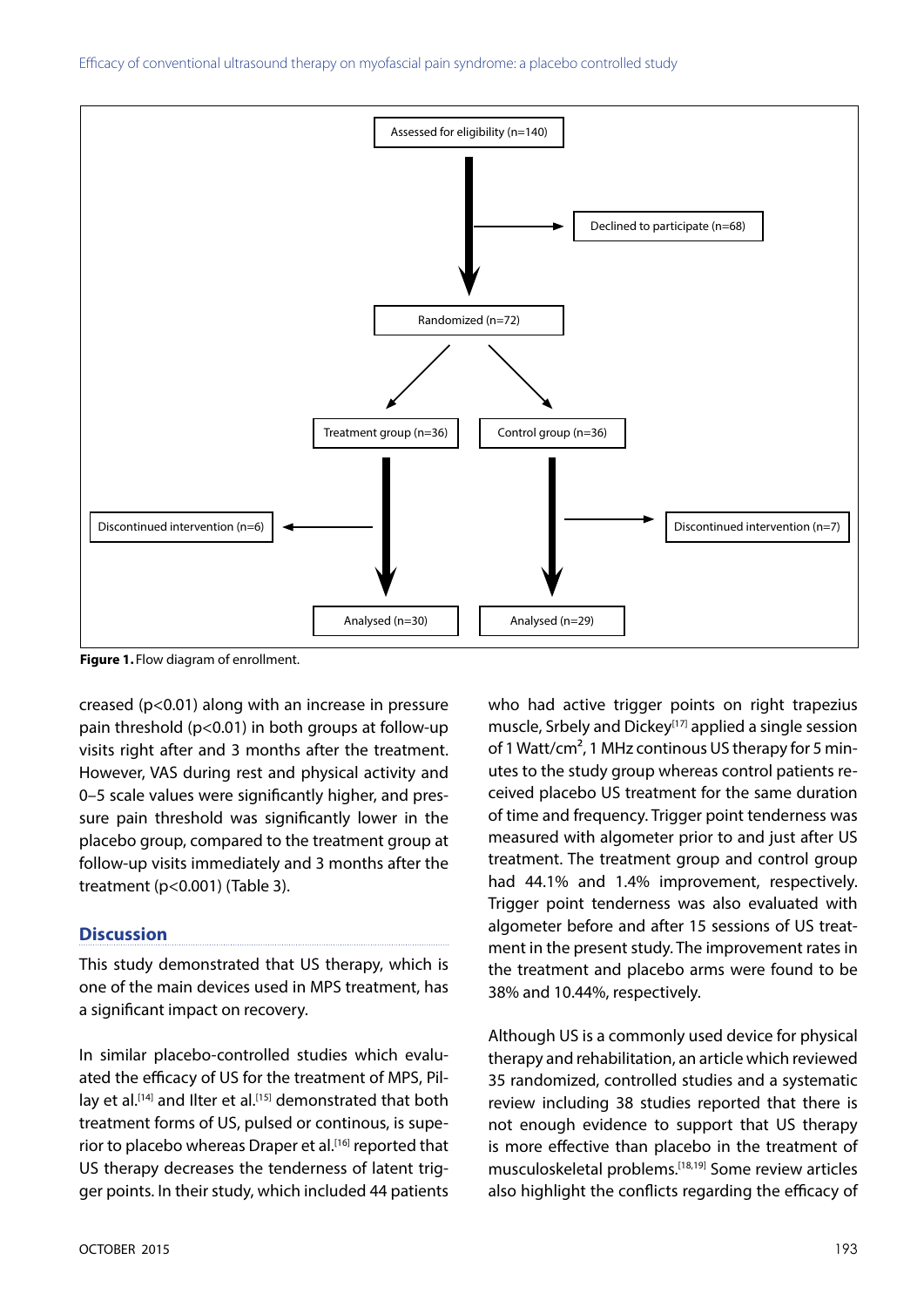|                       | US group $(n=30)$ |      |                  | Placebo group (n=29) |      |                  | p     |
|-----------------------|-------------------|------|------------------|----------------------|------|------------------|-------|
|                       | $\mathbf n$       | $\%$ | <b>Mean</b> ±SD  | $\mathbf n$          | $\%$ | <b>Mean±SD</b>   |       |
| Sex                   |                   |      |                  |                      |      |                  |       |
| Female                | 24                | 80   |                  | 25                   | 86.2 |                  | 731   |
| Male                  | 6                 | 20   |                  | $\overline{4}$       | 13.8 |                  |       |
| Age (years)           |                   |      | $37.43 \pm 9.07$ |                      |      | $35.83 \pm 5.68$ | 0.420 |
| BMI ( $kg/m2$ )       |                   |      | $23.94 \pm 3.32$ |                      |      | 25.18±4.36       | 0.224 |
| Pain duration (weeks) |                   |      | $3.10 \pm 2.48$  |                      |      | $3.18 \pm 2.72$  | 0.911 |

**Table 2.** Data regarding sex, age, body-mass index (BMI) and duration of pain in both groups

US: Ultrasound; SD: Standard deviation.

US therapy.<sup>[20]</sup> However, the dose of the US applied, treatment duration, the area and type of the treated tissue vary in most of the studies reviewed. In their meta-analysis and systematic review, Robertson<sup>[18]</sup> and Gam<sup>[21]</sup> stated that comparison of the study results is complicated due to the technical differences and combination of US therapy with other treatment types in several studies.

In order to achieve a therapeutic effect, the temperature of the tissue must be maintained around 40– 45°C for at least 5 minutes. The response of the tissue is influenced from many factors such as frequency and density of US application, area of the probe, treatment frequency and duration. In our study continuous conventional US therapy, which was applied once a day for 6 minutes, with a 5cm² US probe at 1.5 Watt/cm<sup>2</sup> dose and 1 MHz frequency, was found to be effective in the treatment of trigger points and no additional therapies were applied.

The improvement observed in the placebo group may be due to the compression and massage effect of the US probe, considering the previously reported efficacy of the compression and massage therapies applied on trigger points.<sup>[22]</sup> Another possible explanation can be the non-specific treatment effects known as the placebo effects. These placebo effects can be related to the careful approach of the researcher towards the patient, the expectations of the patient from the treatment applied, the impact of interventions and treatment environment or meticulous observation of the patients because of the research experiments. Moreover, there are several publications, which demonstrated that placebo treatment decreases perception of pain by increas-

# **Table 3.** Comparison of the VAS during rest and physical activity, 0–5 scale, algometer findings and BDS values between the two groups prior to the treatment, immediately and three months after the treatment

|                         | <b>US group</b>  | Placebo group   |  |  |
|-------------------------|------------------|-----------------|--|--|
|                         | Mean±SD          | <b>Mean</b> ±SD |  |  |
| <b>VAS-activity</b>     |                  |                 |  |  |
| <b>Before treatment</b> | $7.33 \pm 1.65$  | $7.00 \pm 1.41$ |  |  |
| After treatment         | $1.33 \pm 1.69$  | $5.10 \pm 1.42$ |  |  |
| 3rd month               | $2.47 + 1.78$    | $6.21 + 1.47$   |  |  |
| <b>VAS-rest</b>         |                  |                 |  |  |
| Before treatment        | $4.27 + 1.48$    | $4.55 \pm 1.15$ |  |  |
| After treatment         | $0.37 + 0.89$    | $2.28 \pm 1.39$ |  |  |
| $3rd$ month             | $0.87 + 1.22$    | $3.72 \pm 1.16$ |  |  |
| $0-5$ scale             |                  |                 |  |  |
| Before treatment        | $3.63 \pm 1.00$  | $3.76 \pm 0.83$ |  |  |
| After treatment         | $0.57 + 0.77$    | $2.76 \pm 0.83$ |  |  |
| 3rd month               | $1.17 + 0.79$    | $3.10+0.82$     |  |  |
| Algometer               |                  |                 |  |  |
| Before treatment        | $7.40 \pm 1.00$  | $7.72 \pm 1.07$ |  |  |
| After treatment         | $10.27 \pm 0.94$ | $8.62 \pm 1.08$ |  |  |
| $3rd$ month             | $9.63 \pm 1.16$  | $8.07 \pm 1.07$ |  |  |
| <b>BDS</b>              |                  |                 |  |  |
| <b>Before treatment</b> | $12.33 \pm 8.22$ | $10.97 + 5.91$  |  |  |
| After treatment         | $10.30 \pm 7.15$ | $10.17 + 5.79$  |  |  |
| 3 <sup>rd</sup> month   | 11.07±7.59       | $10.69 + 6.40$  |  |  |

VAS: Visual analog scale; US: Ultrasound; SD: Standard deviation.

ing the opioid levels in the circulation and it also has an anti-inflammatory effect due to elevated cortisol levels.[23–26] The decrease in BDQ scores among patients none of which received any depression treat-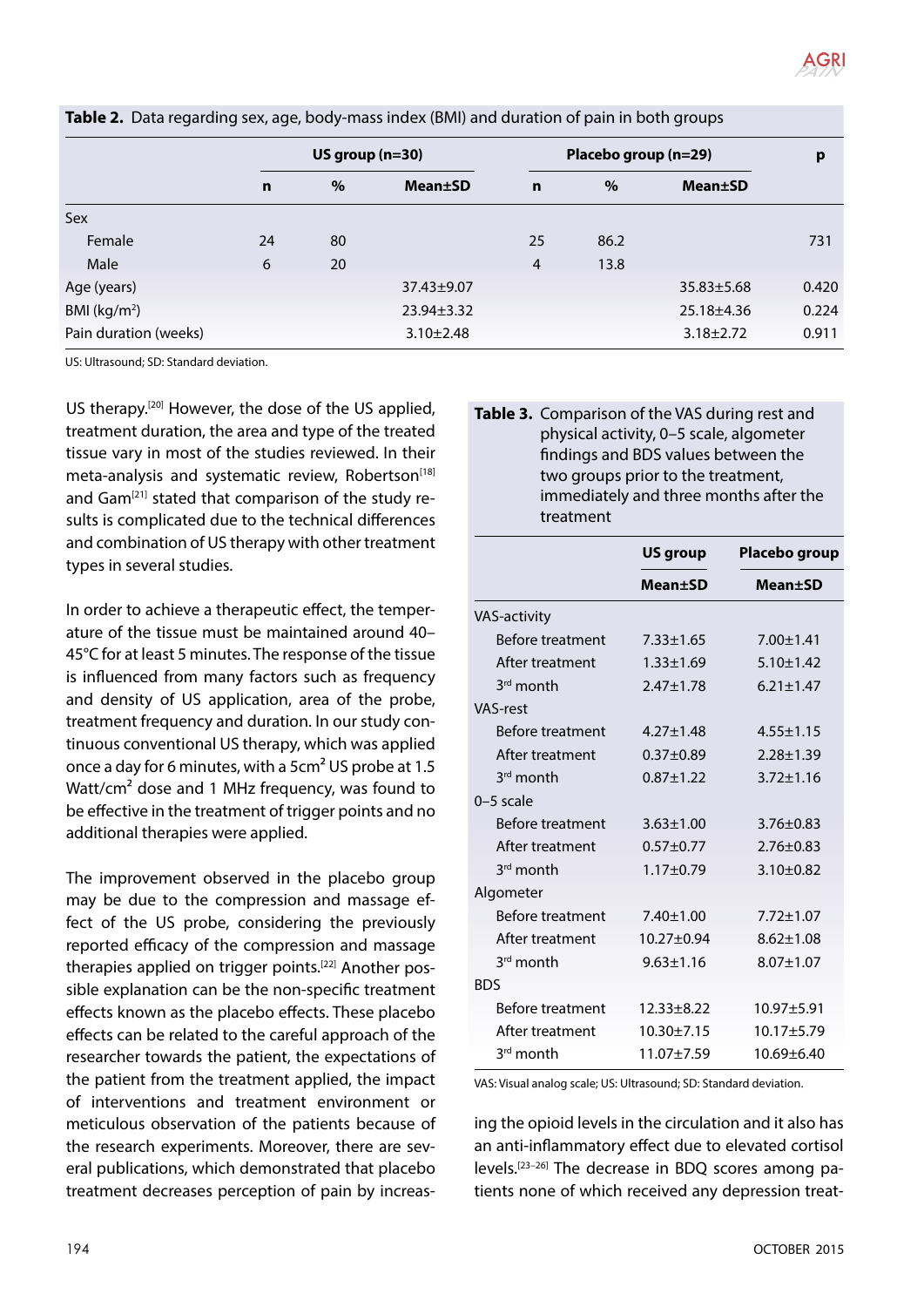ment indicates that chronic pain increases the depressive complaints in MPS patients. We believe that, the deterioration of the improved symptoms in both groups at the 3rd month after the treatment is due to the exposure of the patients to micro and macro traumas during their daily lives which causes trigger point re-occurrence.

The analgesic effect of US therapy, which has been shown in numerous studies, may be explained with various mechanisms such as thermogenesis and metabolic changes. In the recent years, central sensitization mechanisms are thought to play a role in the physiopathology of MPS.[27,28] The effect of US therapy on central pathways has also been evaluated. In their in vivo rat study, Hsieh et al. demonstrated the impact of therapeutic US on the central mechanisms of pain by demonstrating that US therapy modifies the number of dorsal horn neuronal nitric oxide synthase like neurons (nNOS-LI). Both nitric oxide (NO) and nitric oxide synthase (NOS) play role in the facilitation of central sensitization mechanisms and inflammatory hyperalgesia. With the effect of continuing nociceptive input, the number of nNOS-LI neurons increases in the spinal cord, which results in elevated NO and substance-P synthesis.[29] US therapy decreases the pain by its impact on modulation of central neuronal pathways by this way.<sup>[30]</sup>

The effect of US on the trigger point tenderness has also been assessed when it is used in combination with exercise, injection, massage, manipulation and other treatment modalities. However, there are not sufficient data which demonstrate the direct effect of US therapy on trigger point tenderness and pain. Therefore, the findings of this study are important because of demonstrating the efficacy of US monotherapy on trigger point tenderness, pain and psychological state. The most important limitations of this study are its single-blind fashion and low patient number. In addition, we can not compare the paracetamol use between the two groups.

The suppression of the maintaining factors, posture training, stretching of the stiff and short muscles and exercise programs which strengthen the weak muscles are of major importance for providing long-term therapeutic effect in the treatment of MPS.

In conclusion, this study demonstrates that US thera-

py is effective in the treatment of MPS. However, further double-blind, randomized, placebo-controlled studies with specific US doses are required to provide further evidence regarding the efficacy of US on MPS treatment.

# *Conflict-of-interest issues regarding the authorship or article: None declared.*

## *Peer-rewiew: Externally peer-reviewed.*

# **References**

- 1. Stecco A, Gesi M, Stecco C, Stern R. Fascial components of the myofascial pain syndrome. Curr Pain Headache Rep 2013;17(8):352.
- 2. Jaeger B. Myofascial trigger point pain. Alpha Omegan. 2013;106(1-2):14–22.
- 3. Tough EA, White AR, Richards S, Campbell J. Variability of criteria used to diagnose myofascial trigger point pain syndrome--evidence from a review of the literature. Clin J Pain 2007;23(3):278–86.
- 4. Borg-Stein J, Simons DG. Focused review: myofascial pain. Arch Phys Med Rehabil 2002;83(3 Suppl 1):40–9.
- 5. Pace MC, Mazzariello L, Passavanti MB, Sansone P, Barbarisi M, Aurilio C. Neurobiology of pain. J Cell Physiol 2006;209(1):8–12.
- 6. Fernández-de-las-Peñas C, Dommerholt J. Myofascial trigger points: peripheral or central phenomenon? Curr Rheumatol Rep 2014;16(1):395.
- 7. Simons DG, Travell JG, Simons LS. Travell and Simons' Myofascial Pain and Dysfunction; the Trigger Point Manual. Vol. 1, 2 ed. Williams & Wilkins, Baltimore 1999.
- 8. Unalan H, Majlesi J, Aydin FY, Palamar D. Comparison of high-power pain threshold ultrasound therapy with local injection in the treatment of active myofascial trigger points of the upper trapezius muscle. Arch Phys Med Rehabil 2011;92(4):657–62.
- 9. Gonçalves MC, Teixeira da Silva EG, Chaves TC, Dach F, Speciali JG. Static ultrasound and manual therapy in refractory migraine. Case report. Rev Dor. Sao Paulo 2012;13(1):80–4.
- 10. Dixon JS, Bird HA. Reproducibility along a 10 cm vertical visual analogue scale. Ann Rheum Dis 1981;40(1):87–9.
- 11. Treaster D, Marras WS, Burr D, Sheedy JE, Hart D. Myofascial trigger point development from visual and postural stressors during computer work. J Electromyogr Kinesiol 2006;16(2):115–24.
- 12. Fischer AA. Documentation of myofascial trigger points. Arch Phys Med Rehabil 1988;69(4):286–91.
- 13. Tegin B. Turkish version of Beck Depression Inventory. Unpublished Doctorate Thesis 1980.
- 14. Pillay GM.The treatment of myofascial pain syndrome using therapeutic ultrasound, on upper trapezius trigger points :a double-blinded placebo controlled study comparing the pulsed and continous waveforms of ultrasound. Dept. Chiropractic, Durban Institute of Technology 2003.